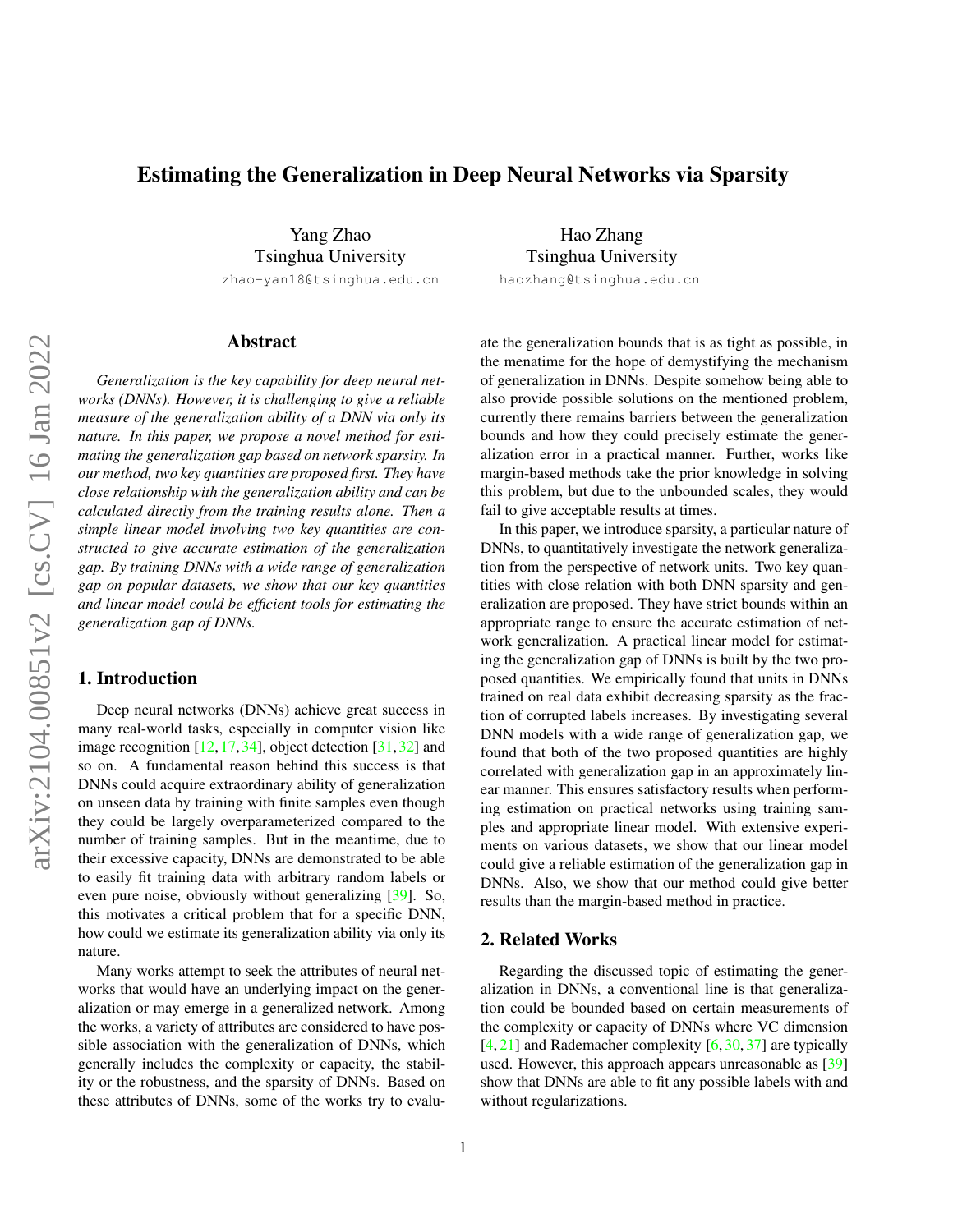<span id="page-1-1"></span>After that, bounding the generalization via stability or robustness seem to be receiving more attention. As for stability, it investigates the change of outputs when perturbing a given input. Generally, for keeping the network stable, generalized DNNs are expected to stay in the flat landscape neighboring the minima  $[16,18,20]$  $[16,18,20]$  $[16,18,20]$ . However, it is still hard to appropriately define this "flatness" of minima especially for high dimensional space, where  $[28]$  argue that the definition provided by [\[20\]](#page-8-9) could not well capture the generalization behavior. In addition,  $[11]$  point that sharp minima may also leads to the generalization when using different definitions of flatness. In contrast to stability, robustness investigates the variation of outputs with respect to the input space. One typical evaluation of robustness is the margin of the predictions, where generalized DNNs are supposed to have large margin to ensure the robustness [\[13,](#page-7-5) [35\]](#page-8-11). In particular, [\[5\]](#page-7-6) use the margin distribution of the outputs and normalized it with the spectral norm. Based on this margin distribution, [\[19\]](#page-8-12) further use the margin distribution of hidden layers to give an estimation of generalization. But meanwhile,  $[3]$  argues that methods in  $[5, 29]$  $[5, 29]$  $[5, 29]$  could not yet give bounds of sample complexity better than naive parameter counting.

Sparsity of the network unit is considered as an important sign that units present highly specialized [\[40\]](#page-8-14) and has the ability to perceive the intrinsic common features for samples in the same class, which provides the basis to generalize on unseen data. This is particularly significant for units in CNNs since they generally are found to be conceptually aligned with our vision cognition [\[9,](#page-7-8) [14\]](#page-7-9). Moreover, Sparsity of the overall network is also a fundamental nature of DNNs [\[15\]](#page-7-10) and found to be helpful for generalization [\[7,](#page-7-11) [24,](#page-8-15) [25\]](#page-8-16). For a better generalization, many methods such as dropout regularization are proposed for inducing the DNNs to become sparse during training [\[26,](#page-8-17)[33,](#page-8-18)[36,](#page-8-19) [38\]](#page-8-20). On the other hands, in the view of network units,  $[27]$  claim that generalization should not rely on the single direction of the units and further show generalization improvement via punishing this reliance with loss function in their work [\[23\]](#page-8-22). Trained units could present specific natural concepts that gives disentangled representations for different classes [\[8,](#page-7-12) [9\]](#page-7-8). [\[40\]](#page-8-14) show that for CNNs, only several conceptual related units are necessary for classifying a single category. Also, [\[1\]](#page-7-13) demonstrate that dropout could be as an effective regularizer to prevent memorization.

# 3. Method

DNNs are bio-inspired artificial neural networks that generally consist of multiple layers where each layer is a collection of certain amount of units. Similar to neuroscience, a unit in DNNs generally behaves as a perceptive node, and makes responses to the inputs. Specifically, in CNNs, it refers to the activated feature map outputted by

the corresponding convolutional filter. Given an input  $I$ , the unit  $U$  is expected to present specific function preference and would be highly responded if it could capture the feature of this input,

$$
f: I \to U \tag{1}
$$

Consider a classification problem with a training dataset D including N classes  $\{\mathcal{D}_k\}_{k=1}^N$ ,  $\mathcal{D} = \mathcal{D}_1 \cup \cdots \cup \mathcal{D}_N$ . To obtain excellent generalization on testing data, units are trained to be capable to perceive diverse intrinsic natural features hidden in a dataset. When comes to a single class, this would lead to the sparsity of units because only a small group of units, which are substantially function-correlated to the common features of the specific class, would be highly active. On the contrary, due to the its excessive capacity, it is possible for DNN to just "memorize" each sample in the class and then simply "mark" it as belonging to this class. In this situation, much more units are needed since they could not give true representations of class-specific intrinsic features. So, we would begin with identifying the group of units which are highly active on samples in the specific class  $\mathcal{D}_i$ .

#### 3.1. Cumulative Unit Ablation

In general, unit ablation operation is supposed to able to make connections between DNN sparsity and generalization. Single unit ablation individually checks each unit that would cause a performance deterioration when being removed<sup>[1](#page-1-0)</sup> from the DNN. However, this tells nearly no information on the collaborative effect of a group of units. Therefore, we introduce the cumulative unit ablation here for investigating the group effect of units to the network. In cumulative unit ablation, firstly, units at a given layer are arranged into a list  $R$  which is ranked by the quantity of certain attribute of a unit,

$$
\mathcal{R} = \langle h(\boldsymbol{U}_0), h(\boldsymbol{U}_1), \cdots, h(\boldsymbol{U}_i) \rangle \tag{2}
$$

where  $h(U_i)$  denotes a given attribute of the unit  $U_i$ , and  $\lt$  $\cdot$  > is the sorted list. Since we are focusing on the group of units that are highly active to  $\mathcal{D}_j$ , we use the L1-norm value of the unit as the target attribute  $h(U_i)$  in the cumulative ablation,

$$
h(\boldsymbol{U}_i) = \sum_{x,y} \boldsymbol{U}_i(x,y) \tag{3}
$$

In this way, units in the list  $R$  would be ordered based on its L1-norm value  $h(U_i)$ .

Then after ranking, units are removed progressively from the head unit to the end unit in this ordered list  $R$ , and in the meantime, the evaluation of performance is recorded as

<span id="page-1-0"></span><sup>1</sup>Removing or ablating a unit is generally implemented via forcing the elements in this unit to be all deactivated. For example, for ReLU activation, a unit is assigned to all zeros if being removed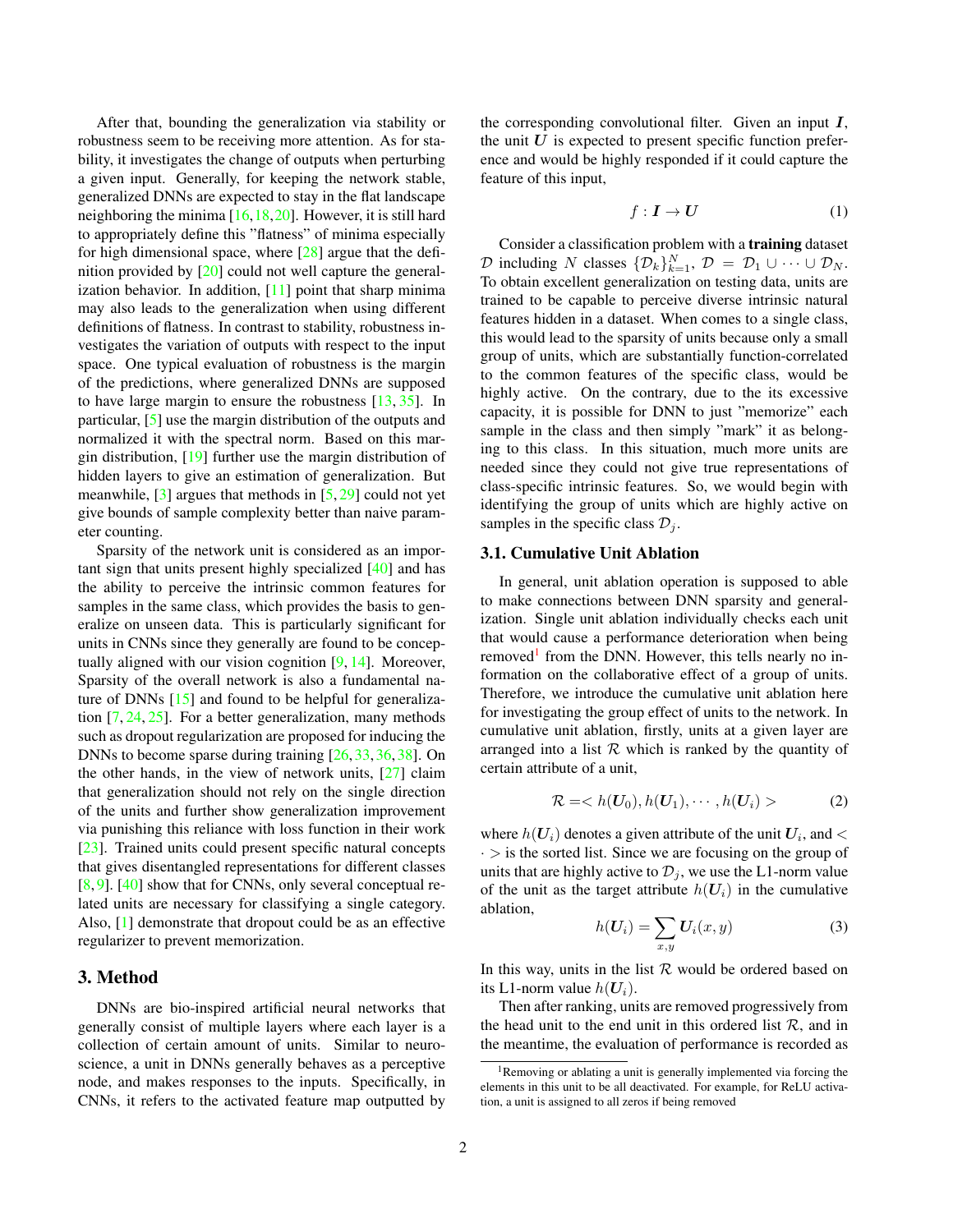<span id="page-2-0"></span>

Figure 1. Sketch figure of  $E(n, \mathcal{D}_i)$  (blue) and  $E_r(n, \mathcal{D}_i)$  (green), separately resulted from the descending and ascending cumulative unit ablation. The two markers represent for the two turning points  $n_0(\mathcal{D}_j)$  and  $n_0(\mathcal{D}_j)$ .

a characterization of the growing effect of this attribute to the DNN.

During the implementation of cumulative unit ablation, we would perform the cumulative unit ablation on  $\mathcal{D}_i$  twice, separately according to two different ordered lists. One is R, sorted by the descending rank of  $h(U_i)$ , and the other one is  $\mathcal{R}_r$ , sorted by the ascending rank of  $h(U_i)$ . Correspondingly, the two evolution curves of network accuracy with respect to the number of units being removed (notated as *n*) could be recorded, where  $E(n, \mathcal{D}_j)$  denotes the accuracy evolution on the ascending rank and  $E_r(n, \mathcal{D}_j)$  denotes the other. Fig.1A illustrates typically  $E(n, \mathcal{D}_j)$  and  $E_r(n, \mathcal{D}_i)$ .

Compared to units at the shallow layers, these units in the deeper layers are generally considered to perceive the "high-level" features [\[9\]](#page-7-8) and thus be more representative of the specific class. This makes the units that are highly active tend to be more sparse in deeper layer, and the product of cumulative unit ablation would be more significant. So our investigations here would focus on the units at the deeper layer.

#### 3.2. Turning Points

With the ordered list in descending rank  $R$ , units that are highly active to  $\mathcal{D}_j$  would be removed at the beginning of the evolution process. So the accuracy would experience a continuous decrease since the neural network gradually lose its function on extracting the features in this class. Notably, the accuracy may reach below chance level after removing some critical units and then remain this situation with tiny variation until all units in the layer are removed. We mark the minimum number of removed units that could cause a complete damage to the function for the DNN on the dataset

 $\mathcal{D}_i$  as the turning point of  $E(n, \mathcal{D}_i)$ ,

$$
n_0(\mathcal{D}_j) = \inf\{n | E(n, \mathcal{D}_j) \leq acc_{chance}\}\tag{4}
$$

where  $acc_{chance}$  is the chance-level accuracy for the target classification. If  $n_0(\mathcal{D}_j)$  is large, it means that the majority of units have positive contribution to  $\mathcal{D}_i$ , so it requires the deactivation of more critical units to completely lose response to  $\mathcal{D}_i$ .

On the contrary, with the ordered list in ascending rank  $\mathcal{R}_r$ , units that are highly active to  $\mathcal{D}_i$  would be preserved at the beginning and removed near the end of the evolution process. So the corresponding  $E_r(n, \mathcal{D}_i)$  would in general experience a continual slight increase at the early stage of evolution, and this would keep in the most time of the evolution until the accuracy reaches at the maximum. After this point, the accuracy would drop abruptly to below chance level. Similarly, we mark the maximal point as the turning point of  $E_r(n, \mathcal{D}_i)$ ,

$$
n_0^r(\mathcal{D}_j) = \underset{n}{\text{arg max}} \ E_r(n, \mathcal{D}_j) \tag{5}
$$

We suppose it would give a more clear meaning if  $n_0^r(\mathcal{D}_j)$ is viewed from the inverse order of the x-axis. In this way,  $n_0^r(\mathcal{D}_j)$  becomes  $M - n_0^r(\mathcal{D}_j)$ , which represents that the minimum number of units being activated jointly that could stimulate the most performance to  $\mathcal{D}_j$ . If  $n_0^r(\mathcal{D}_j)$  is large, it means that for  $\mathcal{D}_j$ , most units are unrelated in function and activating only a small number of critical units would be able to provide the best effect.

### 3.3. Key Quantities

Generally, units that are highly active to  $\mathcal{D}_j$  should be more sparse for DNNs with better generalization. Therefore, in the process of cumulative unit ablation, the accuracy of well generalized DNNs would be more sensitive to the removals of these "important" units. This would make both  $E(n, \mathcal{D}_j)$  and  $E_r(n, \mathcal{D}_j)$  more steep, as shown in Fig.2.



Figure 2. Comparisons of the turning points and the enclosed area formed by the two curves (painted in gray) with respect to between DNNs with well generalization (left) and poor generalization (right).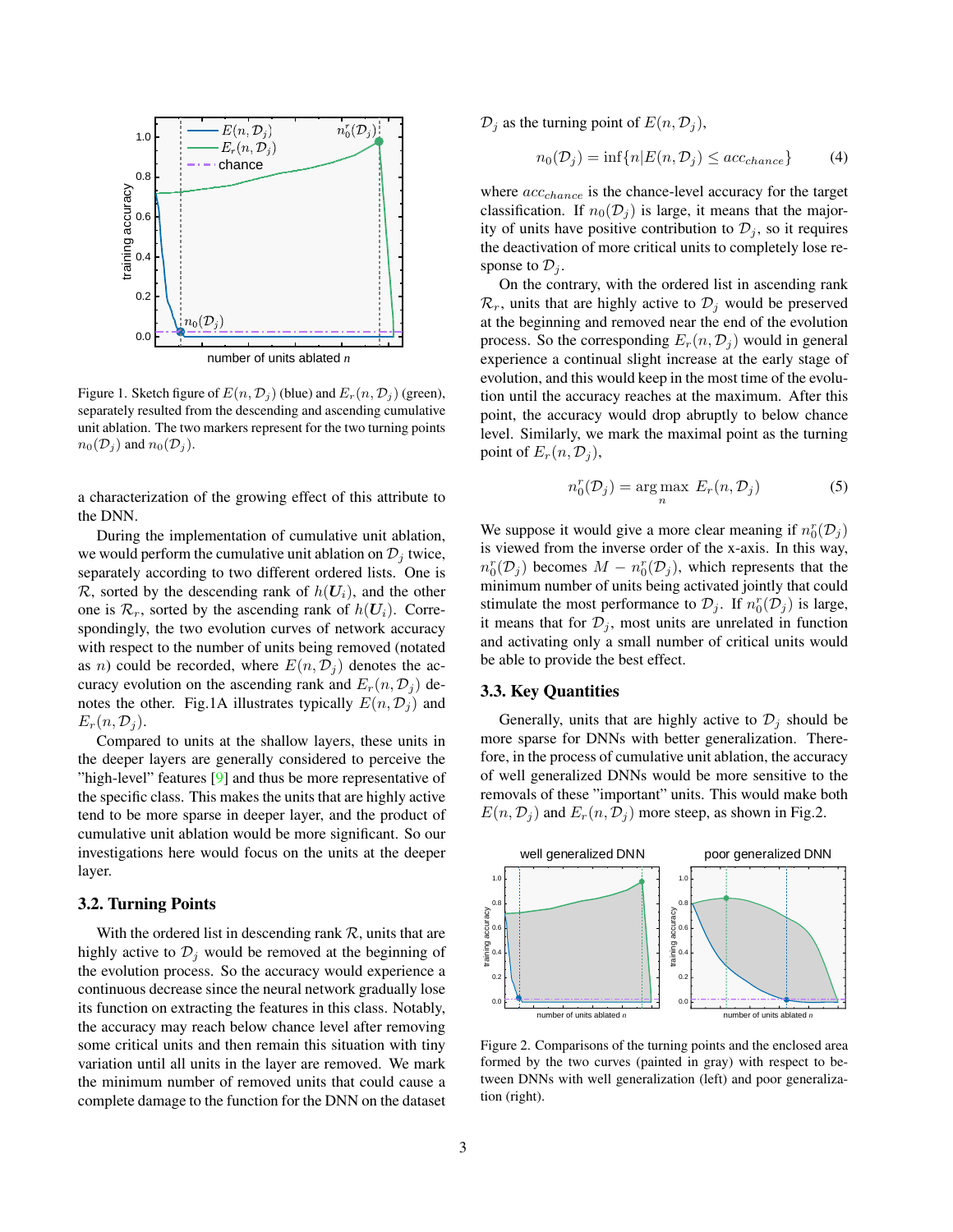<span id="page-3-1"></span>For DNNs with better generalization, it is expected that  $n_0(\mathcal{D}_j)$  should be smaller while  $n_0^r(\mathcal{D}_j)$  should be larger. Since the two values are in the same scale, we could simply combine the two values as,

$$
\zeta(\mathcal{D}_j) = \frac{n_0(\mathcal{D}_j) + M - n_0^r(\mathcal{D}_j)}{2M} \tag{6}
$$

where  $\zeta(\mathcal{D}_i)$  is in the range between 0 to 1, and the smaller the value is, the sparser the critical units are in the DNN on the classification of  $\mathcal{D}_j$ . This is one of the key quantity derived from cumulative unit ablation.

On the other hand, impacted by the two turning points, the area enclosed by the two curves  $E(n, \mathcal{D}_i)$  and  $E_r(n, \mathcal{D}_j)$  should be also valuable. In addition to  $\zeta(\mathcal{D}_j)$ , we have another key quantity,

$$
\kappa(\mathcal{D}_j) = \frac{1}{M} \sum_{n=0}^{M} |E_r(n, \mathcal{D}_j) - E(n, \mathcal{D}_j)| \tag{7}
$$

Here, the coefficient  $\frac{1}{M}$  is only used for adjusting the area value to fall in the range from 0 to 1. But note that sometimes the original training accuracies of different DNNs on  $D_i$  may be not the same, leading to a biased comparison. In this situation, a normalized process could be implemented by dividing the corresponding training accuracy in practice. Opposite to  $\zeta(\mathcal{D}_i)$ , the larger  $\kappa(\mathcal{D}_i)$  indicates the critical units are sparser in the DNN on the classification of  $\mathcal{D}_i$ .

For dataset  $\{\mathcal{D}_k\}_{k=1}^N$  of all classes, we could simply use the average to make fusion for the two characterization on various data classes to achieve the ensemble effect,

$$
\zeta(\mathcal{D}) = \frac{1}{N} \sum_{j=1}^{N} \zeta(\mathcal{D}_j)
$$
  

$$
\kappa(\mathcal{D}) = \frac{1}{N} \sum_{j=1}^{N} \kappa(\mathcal{D}_j)
$$
 (8)

#### 3.4. Estimating the Generalization Gap in DNNs

The  $\zeta(\mathcal{D})$  and  $\kappa(\mathcal{D})$  are in high correlation to the generalization of DNN. In fact, they could be utilized to estimate the generalization ability via a simple linear model,

<span id="page-3-0"></span>
$$
\hat{g}(\mathcal{D}) = a \cdot \zeta(\mathcal{D}) + b \cdot \kappa(\mathcal{D}) + c \tag{9}
$$

where  $a, b$  and  $c$  are the parameters of this linear model.

The reason of not using other more complex models here is that we find the linear model is sufficient in this situation since the two quantities and the generalization present a highly negative linear relationship. Also, it should be noted that we are not stating the two quantities are in real linear relation with the generalization gap even though they have presented high linear correlation in practice. Note that for clarity, we would use the word "model" to refer to this linear model that predicts the generalization gap of DNNs, and use the word "network" to refer to trained neural network models.

#### 4. Experimental Results

In the following subsections, we are going to implement our method on CIFAR100 [\[22\]](#page-8-23) and ImageNet dataset [\[10\]](#page-7-14).

#### 4.1. Experiments on CIFAR100

Dataset and networks. In this subsection, our investigation focuses on the classification task on CIFAR100 by using VGG16 architecture [\[34\]](#page-8-1). For obtaining networks with a wide range of generalization gap, we randomly corrupt the labels with certain percentage for each class in the dataset as [\[39\]](#page-8-4). Meanwhile, we use different training strategies to obtain the networks with diverse generalization gap, including varying the momentum and the common regularizations like weight decay, batch normalization, dropout, etc. All the networks are trained to reach at almost 1.0 accuracy on training set. We have trained 80 networks in total and their generalization errors (accuracy on testing set) are ranged from 0.294 to 0.987.

Besides, additional results by using other network architectures could be found in the Appendix section.

Key quantities of networks trained with partially randomized labels. We calculate the two key quantities of networks that are trained with the same training strategy but on datasets with different percentage of randomized labels.

Firstly, we perform the cumulative unit ablation for the networks on their training dataset. Fig[.3A](#page-4-0) shows the two evolution curves  $E(n, \mathcal{D}_j)$  and  $E_r(n, \mathcal{D}_j)$  on the same class from the datasets separately with 0, 0.2, 0.4, 0.6, 0.8, 1.0 fractions of randomized labels. In the figure, markers with a black border denote the two turning points and the area enclosed by the two curves is painted with gray. We could see that as the fraction of randomized labels goes higher, the first turning point  $n_0(\mathcal{D}_i)$  gradually increase while the second turning point  $n_0^r(D_j)$  decrease. In addition to the two turning points, the area becomes smaller as well.

Then, we calculate the two quantities  $\zeta(\mathcal{D})$  and  $\kappa(\mathcal{D})$ for these networks on all the classes in their corresponding datasets. Fig[.3B](#page-4-0) makes the scatter plot of the point pair  $(\zeta(\mathcal{D}_i), \kappa(\mathcal{D}_i))$  for all the 100 classes in the datasets. According to our statement, for better generalization,  $\zeta(\mathcal{D})$ should be smaller while  $\kappa(\mathcal{D})$  should be larger. This makes that the quantity pair should locate around the top left corner of the scatter figure. As expected, the point group moves from the top left regularly to right bottom corner as the fraction of label corruption increases. This confirms that when networks are trained with partially randomized labels, the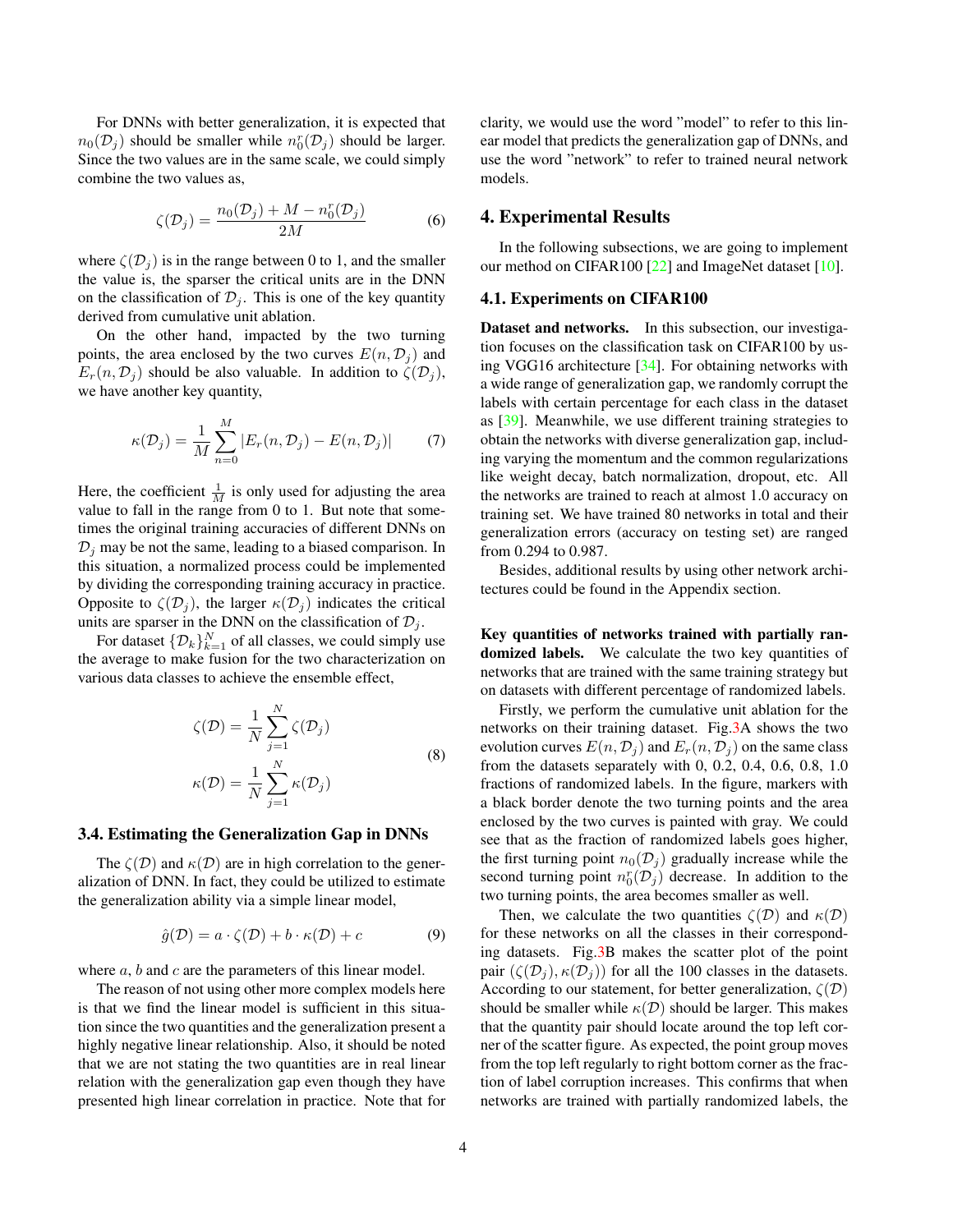<span id="page-4-1"></span><span id="page-4-0"></span>

Figure 3. Results of networks trained via datasets with partially randomized labels. (A) The evolution example curves of accuracy  $E(n, \mathcal{D}_i)$ and  $E_r(n, \mathcal{D}_i)$  on a single class. (B) Scatter plot between the two quantities  $\zeta(\mathcal{D})$  and  $\kappa(\mathcal{D})$  across all the classes in the separate corrupted datasets.

two sparsity quantities could effectively indicate the generalization ability of these networks.

Estimating the generalization of trained networks. After the calculation of the two sparsity quantities  $\zeta(\mathcal{D})$  and  $\kappa(\mathcal{D})$  for all 80 the trained networks, we are going to further estimating their generalization in this paragraph.

We begin with marking the quantity pair  $(\zeta(\mathcal{D}), \kappa(\mathcal{D}))$ of each network with a scatter plot, as shown in Fig[.4A](#page-5-0). In this figure, the colors of points vary progressively from red to purple, which indicates the true generalization gap of networks from small to large. As expected, the point of networks with better generalization ability mostly lie in the top right corner of figure while these with poor generalization ability lie in the bottom left corner. In the meantime, we could clearly find that the two quantities  $\zeta(\mathcal{D})$  and  $\kappa(\mathcal{D})$  are negatively correlated, but apparently not in a linear manner.

Then, we gives two scatters plots in the Fig[.4B](#page-5-0), one for  $\zeta(\mathcal{D})$  and generalization gap (left) and the other one for  $\kappa(\mathcal{D})$  and generalization gap (right). We could see that as the generalization gap goes higher, the  $\zeta(\mathcal{D})$  increase while the  $\kappa(\mathcal{D})$  decrease. This confirms that both of the two quantities could indeed provide efficient indication of the generalization ability of networks.

Next, we randomly split all the 80 trained networks into two sets by fractions of 0.9 and 0.1. The set with 72 networks is used as the training networks to build the linear model for estimating the generalization gap via Eq[.9,](#page-3-0) and the other set with 8 networks is used as a testing networks to check the performance of this linear model after fitting. The estimation here is a typical linear regression problem and could simply be solved by using least square.

Fig. $4C(1)$  illustrates the effect of linear fitting. The line in the figure is  $y = x$ , which acts as the reference line for the perfect fitting. We could see that the training points scattered closely to the reference line, showing that the two key quantities and the generalization gap may be highly linearly correlated. Furthermore, we find the Pearson correlation coefficient between the estimated generalization gaps and the true values of the training networks is 0.979, which confirms the linear relationship between them. For testing, the fitted linear model performs fairly well on these networks in the testing set. In addition, we use the summation of squared residuals (SSR) [\[2\]](#page-7-15) as a yardstick for checking the predicting effect on testing networks. SSR is a conventional measurement of the performance of fitted models and usually used for model selection. For our testing set here, it is 0.023, which is very small and indicates this model could provide excellent prediction in practice.

For checking the stability of estimation when using our method, we repeat the previous estimation 100 times and each time use a new splitted dataset but still with the same fraction. Fig[.4D](#page-5-0) presents the statistical results of RSS with respect to all the testing sets. For the 100 tests, all the RSSs keep in a low value below 0.035. This verifies the overall effectiveness of two quantities  $\zeta(\mathcal{D})$  and  $\kappa(\mathcal{D})$  to be indicators of the generalization ability and the power of linear model for the estimation of the generalization gap of neural networks.

Comparison with margin-based estimation. Lastly, we give comparisons of our method with margin-based method proposed in [\[19\]](#page-8-12). Typically, this method collects the margin distribution on a given dataset and use the key features of this distribution as the arguments for fitting the generalization gap.

Here, we keep previous setups and the dataset being the same as used in Fig[.4C](#page-5-0). Fig[.4E](#page-5-0) shows the estimation re-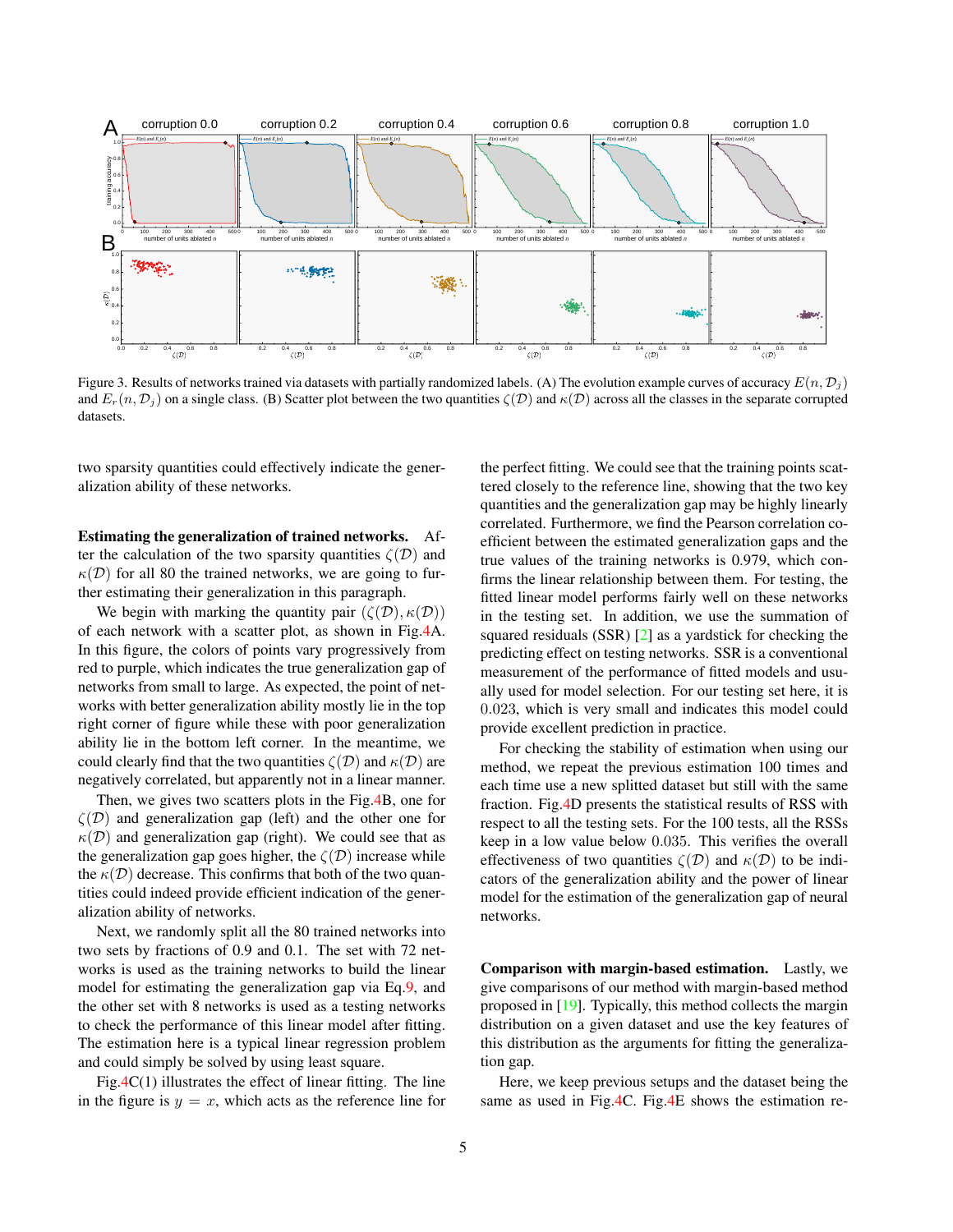<span id="page-5-1"></span><span id="page-5-0"></span>

Figure 4. (A) Scatter plot between the two sparsity quantities  $\zeta(D)$  and  $\kappa(D)$  across all the 80 networks. The color of each point indicates the generalization gap, where red represents the smallest value and purple represents the largest. (B) Scatter plots of generalization gap separately with respect to  $\zeta(\mathcal{D})$  (left) and  $\kappa(\mathcal{D})$  (right). (C) Scatter plot between the estimated generalization gap and the true generalization gap, where the blue point denotes the training networks and the red point denotes testing networks. (D) Histogram of SSRs of the 100 repeated tests. (E) Scatter plot between the generalization gap estimated by margin-based method and the true penalization gap.

sults based on the margin distribution. We could see that although the margin based model could estimate the generalization gap to some extent, it presents with a slightly worse linear correlation (Pearson correlation coefficient is 0.75) than our model. When predicting the generalization gap of testing networks, it presents a larger SSR, which is almost 0.5. Accordingly, our method could give a more accurate estimation of the generalization gap in the current situation.

We suppose that two possible factors might lead to the errors via margin-based method. The first one is that due to the non-linearity, margins in DNNs are actually intractable. Currently, the distance of a sample to the margin is approximately acquired by using the first-order Taylor approximation [\[13\]](#page-7-5), which would introduce some error into the model in our calculation. The second factor is that the calculated margins are not bounded in scales. This may lead to that for different models, their margins could differ by several orders of magnitude considering the distinct training settings. In this way, the corresponding linear model may be ill-conditioned. During the calculation, we found that for some networks (especially for the networks trained with batch normalization), the situation become even worse.

#### 4.2. Experiments on ImageNet

Dataset and networks. In this subsection, the classification task is performed on the ImageNet dataset by using the same VGG16 architecture. Five networks are trained from scratch and eventually have different generalization ability. Without randomly corrupting labels, here we only alter the training strategies like momentum or dropout for changing the networks. Since classification on ImageNet is commonly supposed as a more difficult task, it is harder for networks to reach zero training error. Table [1](#page-6-0) shows the training and testing accuracies of all the 5 networks used in our experiments, where the generalization gap ranges from 0.054 to 0.564.

Results. Similarly, the cumulative unit ablation is performed for each network on all the class in the dataset at first. Fig[.5A](#page-6-1) shows almost the same tendency of the turning points  $(n_0(\mathcal{D}_j)$  and  $n_0^r(\mathcal{D}_j))$  and accuracy curve  $(E(n, \mathcal{D}_j))$ and  $E_r(n, \mathcal{D}_j)$  as the result on CIFAR100.

Next,  $\zeta(\mathcal{D})$  and  $\kappa(\mathcal{D})$  are calculated based on the two curves across all the classes. Fig[.5B](#page-6-1) presents the scatter plot of all the quantity pairs  $(\zeta(\mathcal{D}_i), \kappa(\mathcal{D}_i))$ . We could see that as the generalization ability of networks becomes worse,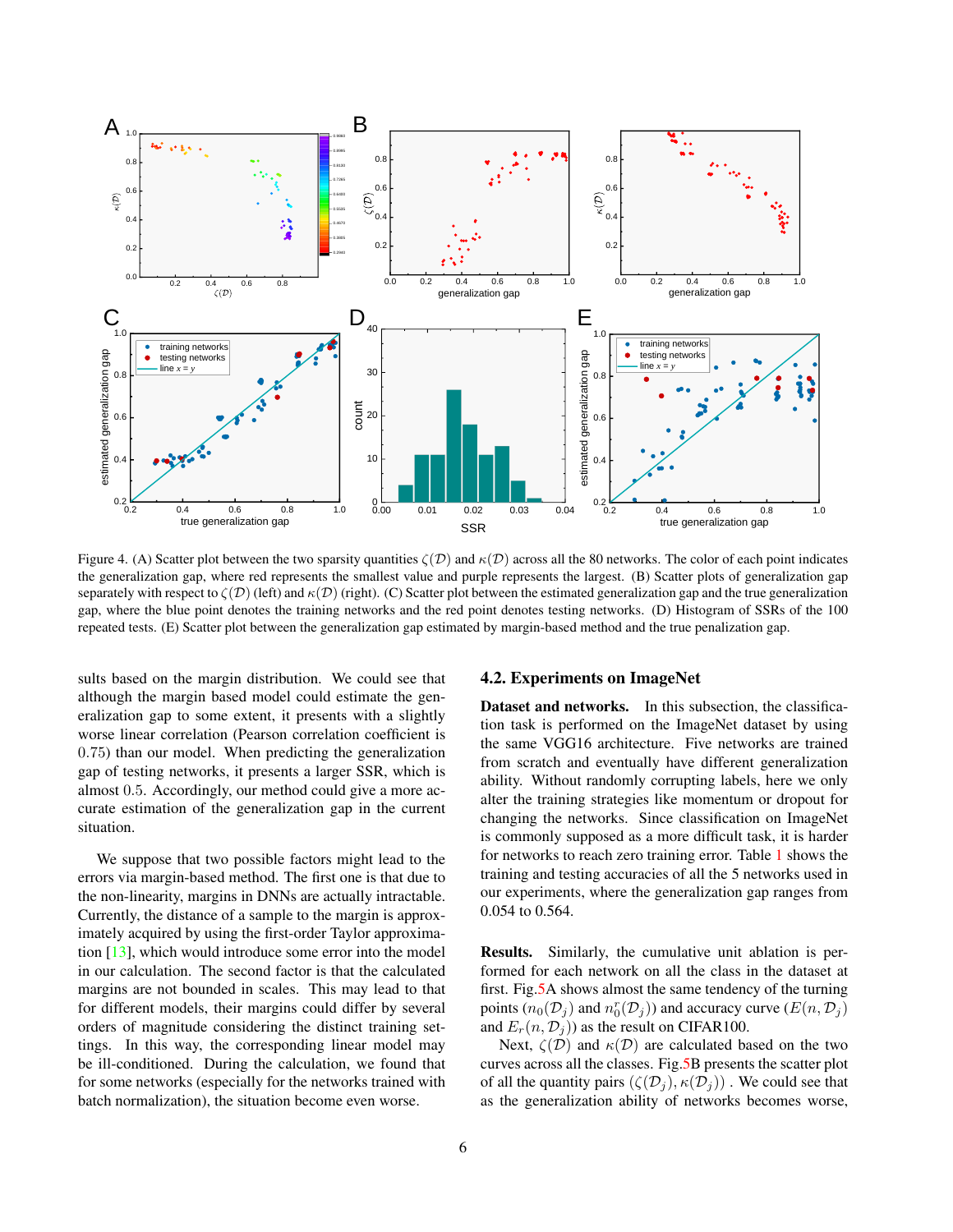<span id="page-6-1"></span>

Figure 5. (A) The evolution example curves of accuracy  $E(n, \mathcal{D}_j)$  and  $E_r(n, \mathcal{D}_j)$  for the five networks. (B) Scatter plot between the two quantities  $\zeta(\mathcal{D})$  and  $\kappa(\mathcal{D})$  across all the classes in the ImageNet dataset. (C) Scatter plots between different quantities.

<span id="page-6-0"></span>

| Model   | Training Acc | Testing Acc | Gap   |
|---------|--------------|-------------|-------|
| Model A | 0.732        | 0.657       | 0.075 |
| Model B | 0.730        | 0.600       | 0.130 |
| Model C | 0.818        | 0.543       | 0.275 |
| Model D | 0.828        | 0.444       | 0.384 |
| Model E | 0.978        | 0.374       | 0.604 |

Table 1. Training and testing accuracies of 5 networks.

their quantity pairs move gradually towards the bottom right direction. Besides, we could also find that the quantity pairs of those networks with better generalization would be more gathered, especially with respect to the  $\zeta(\mathcal{D})$ .

Then, Fig. $5C(1)$  shows the similar scatter plot of the quantity pair  $(\zeta(\mathcal{D}), \kappa(\mathcal{D}))$  for the five networks. The colors are in the same scale with it used in Fig[.4A](#page-5-0). As we could see that from the top right corner to the left bottom, the generalization gap gradually increases. This is the same with the regularity in in Fig[.4A](#page-5-0), and again provides evidence in the correlation between the two sparsity quantities and network generalization gap.

Fig[.5C](#page-6-1)(2) visualizes the linear relation between  $\zeta(\mathcal{D})$ and generalization gap for five networks.  $\zeta(\mathcal{D})$  has an extremely strong linear correlation with generalization gap, where the Pearson correlation coefficient reaches remarkably 0.998. Even use  $\kappa(\mathcal{D})$  instead of  $\zeta(\mathcal{D})$ , the results in Fig[.5C](#page-6-1)(3) still shows a well degree of linear correlation with Pearson correlation 0.967. This support strongly that  $\zeta(\mathcal{D})$ and  $\kappa(\mathcal{D})$  are both really effective characterizations of the generalization of DNNs.

Fig.5 $C(4)$  shows that the points with respect to five networks lies very closely to the reference line, indicating that the estimated generalization gap and the true gap are almost equal. Also, the SSR here is only 0.004.

# 5. Conclusion

We propose a method for reliably estimating the generalization ability of DNNs. By characterizing the sparsity using specific-designed cumulative unit ablation, we conclude two key quantities both of which could effectively give measurements of the sparsity degree for network units at a layer. We empirically show the two key quantities are in well correlation with the generalization ability, and in the meantime find that the two key quantities and the practical generalization gap present strongly linearly correlated where the Pearson correlation coefficient could somehow beyond 0.98. So a simple linear model is built to find the un-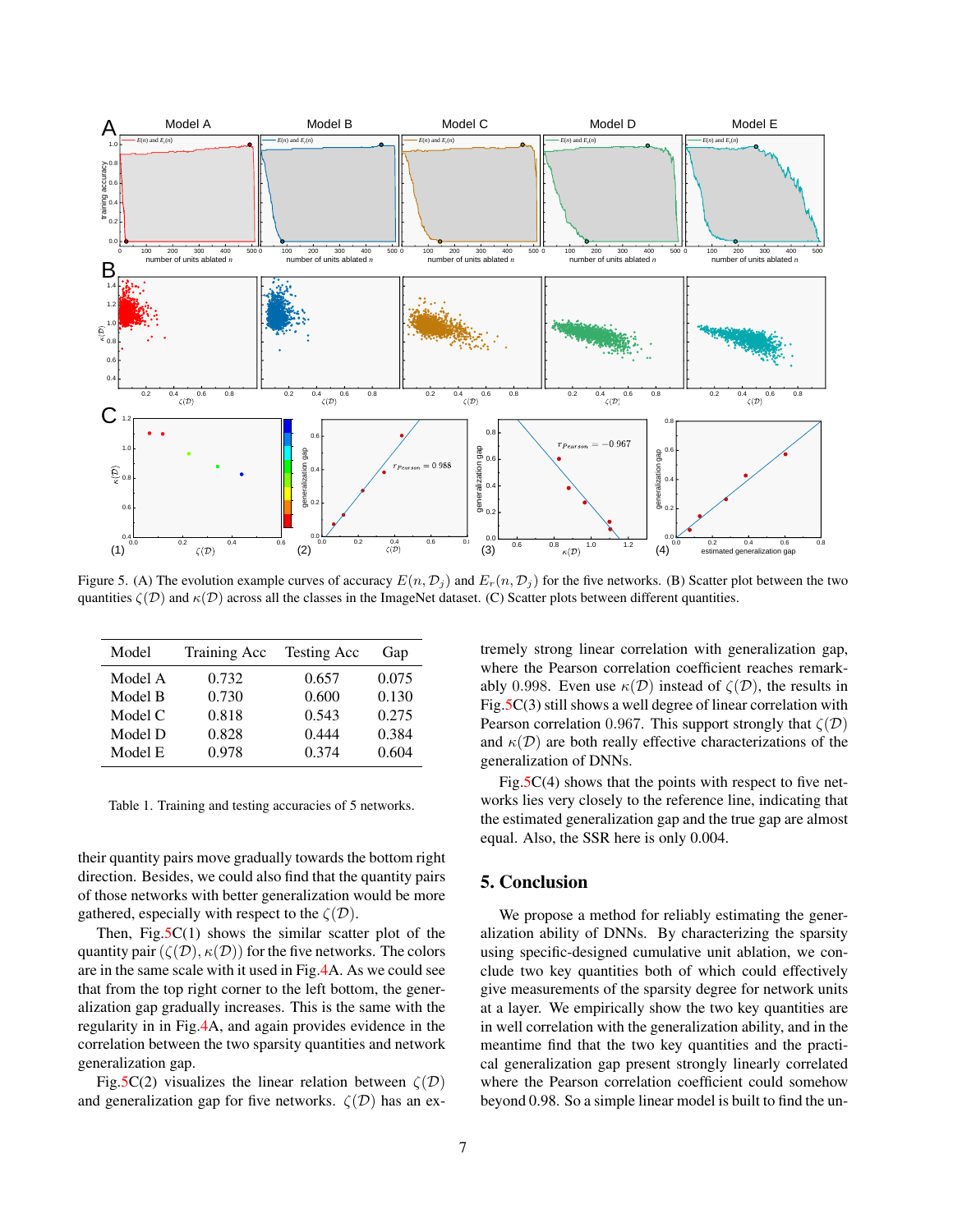derlying parameters for precisely describing the connection between the two quantities and the generalization gap with respect to a specific network architecture and task. To test the effectiveness of this linear model, we apply the conventional training-testing framework on trained networks with the same architecture but having various generalization gap. Our results show the generalization gap could be predicted via the linear model both accurately and stably. Meanwhile, we analyze another predicted model based on the collection of margin distribution. We find that due to the lack of scales, the model built from the current approximation of margin distribution may be more sensitive to networks trained with certain strategy (such as batch normalization).

It is supposed that the estimation of generalization for DNNs is a fundamental but challenging problem. On the one hand, for estimation on generalization bounds, they are still too loose to be used on practical networks for large datasets. On the other hand, for an accurate prediction, a big drawback is that they may rely heavily on the prior knowledge of the input space. In our further works, we expect to alleviate this reliance and meanwhile draw possible connection with the current generalization bounds

# References

- <span id="page-7-13"></span>[1] Alessandro Achille and Stefano Soatto. On the emergence of invariance and disentangling in deep representations. *arXiv*, abs/1706.01350, 2017. [2](#page-1-1)
- <span id="page-7-15"></span>[2] Thomas J Archdeacon. *Correlation and regression analysis: a historian's guide*. Univ of Wisconsin Press, 1994. [5](#page-4-1)
- <span id="page-7-7"></span>[3] Sanjeev Arora, Rong Ge, Behnam Neyshabur, and Yi Zhang. Stronger generalization bounds for deep nets via a compression approach. In Jennifer G. Dy and Andreas Krause, editors, *Proceedings of the 35th International Conference on Machine Learning, ICML 2018, Stockholmsmassan, Stock- ¨ holm, Sweden, July 10-15, 2018*, volume 80 of *Proceedings of Machine Learning Research*, pages 254–263. PMLR, 2018. [2](#page-1-1)
- <span id="page-7-1"></span>[4] Peter L Bartlett. The sample complexity of pattern classification with neural networks: the size of the weights is more important than the size of the network. *IEEE transactions on Information Theory*, 44(2):525–536, 1998. [1](#page-0-0)
- <span id="page-7-6"></span>[5] Peter L. Bartlett, Dylan J. Foster, and Matus Telgarsky. Spectrally-normalized margin bounds for neural networks. In Isabelle Guyon, Ulrike von Luxburg, Samy Bengio, Hanna M. Wallach, Rob Fergus, S. V. N. Vishwanathan, and Roman Garnett, editors, *Advances in Neural Information Processing Systems 30: Annual Conference on Neural Information Processing Systems 2017, December 4-9, 2017, Long Beach, CA, USA*, pages 6240–6249, 2017. [2](#page-1-1)
- <span id="page-7-2"></span>[6] Peter L Bartlett and Shahar Mendelson. Rademacher and gaussian complexities: Risk bounds and structural results. *Journal of Machine Learning Research*, 3(Nov):463–482, 2002. [1](#page-0-0)
- <span id="page-7-11"></span>[7] Brian Bartoldson, Ari S. Morcos, Adrian Barbu, and Gordon Erlebacher. The generalization-stability tradeoff in neu-

ral network pruning. In Hugo Larochelle, Marc'Aurelio Ranzato, Raia Hadsell, Maria-Florina Balcan, and Hsuan-Tien Lin, editors, *Advances in Neural Information Processing Systems 33: Annual Conference on Neural Information Processing Systems 2020, NeurIPS 2020, December 6-12, 2020, virtual*, 2020. [2](#page-1-1)

- <span id="page-7-12"></span>[8] David Bau, Bolei Zhou, Aditya Khosla, Aude Oliva, and Antonio Torralba. Network dissection: Quantifying interpretability of deep visual representations. In *2017 IEEE Conference on Computer Vision and Pattern Recognition, CVPR 2017, Honolulu, HI, USA, July 21-26, 2017*, pages 3319– 3327. IEEE Computer Society, 2017. [2](#page-1-1)
- <span id="page-7-8"></span>[9] David Bau, Jun-Yan Zhu, Hendrik Strobelt, Agata Lapedriza, ` Bolei Zhou, and Antonio Torralba. Understanding the role of individual units in a deep neural network. *Proc. Natl. Acad. Sci. USA*, 117(48):30071–30078, 2020. [2,](#page-1-1) [3](#page-2-0)
- <span id="page-7-14"></span>[10] Jia Deng, Wei Dong, Richard Socher, Li-Jia Li, Kai Li, and Li Fei-Fei. Imagenet: A large-scale hierarchical image database. In *2009 IEEE conference on computer vision and pattern recognition*, pages 248–255. Ieee, 2009. [4](#page-3-1)
- <span id="page-7-4"></span>[11] Laurent Dinh, Razvan Pascanu, Samy Bengio, and Yoshua Bengio. Sharp minima can generalize for deep nets. In Doina Precup and Yee Whye Teh, editors, *Proceedings of the 34th International Conference on Machine Learning, ICML 2017, Sydney, NSW, Australia, 6-11 August 2017*, volume 70 of *Proceedings of Machine Learning Research*, pages 1019– 1028. PMLR, 2017. [2](#page-1-1)
- <span id="page-7-0"></span>[12] Alexey Dosovitskiy, Lucas Beyer, Alexander Kolesnikov, Dirk Weissenborn, Xiaohua Zhai, Thomas Unterthiner, Mostafa Dehghani, Matthias Minderer, Georg Heigold, Sylvain Gelly, Jakob Uszkoreit, and Neil Houlsby. An image is worth 16x16 words: Transformers for image recognition at scale. In *9th International Conference on Learning Representations, ICLR 2021, Virtual Event, Austria, May 3-7, 2021*. OpenReview.net, 2021. [1](#page-0-0)
- <span id="page-7-5"></span>[13] Gamaleldin F. Elsayed, Dilip Krishnan, Hossein Mobahi, Kevin Regan, and Samy Bengio. Large margin deep networks for classification. In Samy Bengio, Hanna M. Wallach, Hugo Larochelle, Kristen Grauman, Nicolò Cesa-Bianchi, and Roman Garnett, editors, *Advances in Neural Information Processing Systems 31: Annual Conference on Neural Information Processing Systems 2018, NeurIPS* 2018, December 3-8, 2018, Montréal, Canada, pages 850– 860, 2018. [2,](#page-1-1) [6](#page-5-1)
- <span id="page-7-9"></span>[14] Ruth Fong and Andrea Vedaldi. Interpretable explanations of black boxes by meaningful perturbation. *arXiv*, abs/1704.03296, 2017. [2](#page-1-1)
- <span id="page-7-10"></span>[15] Jonathan Frankle and Michael Carbin. The lottery ticket hypothesis: Training pruned neural networks. *arxiv preprint*, abs/1803.03635, 2018. [2](#page-1-1)
- <span id="page-7-3"></span>[16] Alon Gonen and Shai Shalev-Shwartz. Fast rates for empirical risk minimization of strict saddle problems. In Satyen Kale and Ohad Shamir, editors, *Proceedings of the 30th Conference on Learning Theory, COLT 2017, Amsterdam, The Netherlands, 7-10 July 2017*, volume 65 of *Proceedings of Machine Learning Research*, pages 1043–1063. PMLR, 2017. [2](#page-1-1)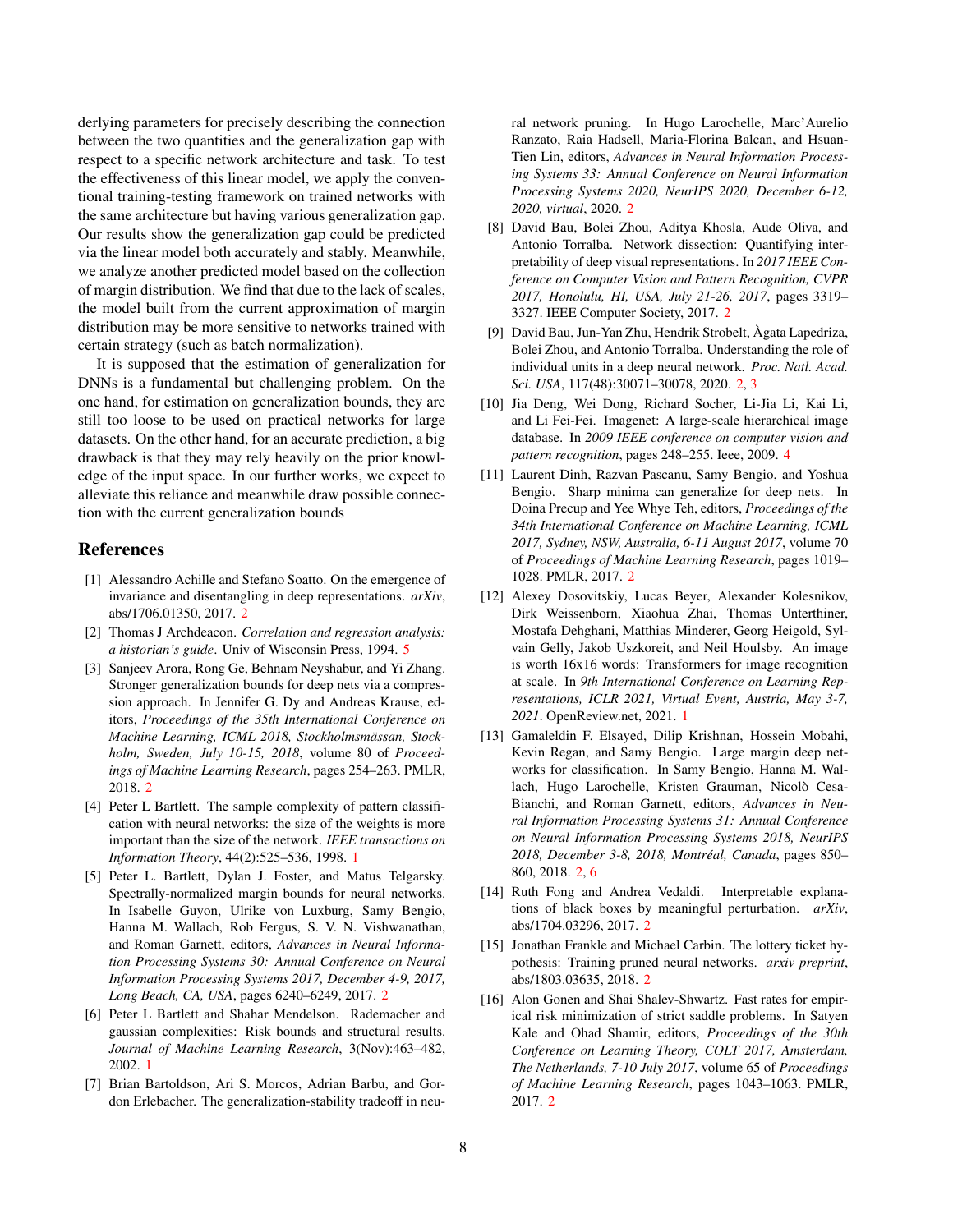- <span id="page-8-0"></span>[17] Kaiming He, Xiangyu Zhang, Shaoqing Ren, and Jian Sun. Deep residual learning for image recognition. In *2016 IEEE Conference on Computer Vision and Pattern Recognition, CVPR 2016, Las Vegas, NV, USA, June 27-30, 2016*, pages 770–778, 2016. [1](#page-0-0)
- <span id="page-8-8"></span>[18] Sepp Hochreiter and Jürgen Schmidhuber. Flat minima. Neu*ral Comput.*, 9(1):1–42, 1997. [2](#page-1-1)
- <span id="page-8-12"></span>[19] Yiding Jiang, Dilip Krishnan, Hossein Mobahi, and Samy Bengio. Predicting the generalization gap in deep networks with margin distributions. In *7th International Conference on Learning Representations, ICLR 2019, New Orleans, LA, USA, May 6-9, 2019*, 2019. [2,](#page-1-1) [5](#page-4-1)
- <span id="page-8-9"></span>[20] Nitish Shirish Keskar, Dheevatsa Mudigere, Jorge Nocedal, Mikhail Smelyanskiy, and Ping Tak Peter Tang. On largebatch training for deep learning: Generalization gap and sharp minima. In *5th International Conference on Learning Representations, ICLR 2017, Toulon, France, April 24-26, 2017, Conference Track Proceedings*, 2017. [2](#page-1-1)
- <span id="page-8-5"></span>[21] Vladimir Koltchinskii and Dmitry Panchenko. Empirical margin distributions and bounding the generalization error of combined classifiers. *The Annals of Statistics*, 30(1):1– 50, 2002. [1](#page-0-0)
- <span id="page-8-23"></span>[22] Alex Krizhevsky et al. Learning multiple layers of features from tiny images. 2009. [4](#page-3-1)
- <span id="page-8-22"></span>[23] Matthew L. Leavitt and Ari S. Morcos. Selectivity considered harmful: evaluating the causal impact of class selectivity in dnns. In *9th International Conference on Learning Representations, ICLR 2021, Virtual Event, Austria, May 3- 7, 2021*. OpenReview.net, 2021. [2](#page-1-1)
- <span id="page-8-15"></span>[24] Shiwei Liu. Learning sparse neural networks for better generalization. In Christian Bessiere, editor, *Proceedings of the Twenty-Ninth International Joint Conference on Artificial Intelligence, IJCAI 2020*, pages 5190–5191. ijcai.org, 2020. [2](#page-1-1)
- <span id="page-8-16"></span>[25] Shiwei Liu, Decebal Constantin Mocanu, and Mykola Pechenizkiy. On improving deep learning generalization with adaptive sparse connectivity. *arXiv preprint*, abs/1906.11626, 2019. [2](#page-1-1)
- <span id="page-8-17"></span>[26] Christos Louizos, Max Welling, and Diederik P. Kingma. Learning sparse neural networks through  $l_0$  regularization. *arXiv preprint*, abs/1712.01312, 2017. [2](#page-1-1)
- <span id="page-8-21"></span>[27] Ari S. Morcos, David G. T. Barrett, Neil C. Rabinowitz, and Matthew Botvinick. On the importance of single directions for generalization. In *6th International Conference on Learning Representations, ICLR 2018, Vancouver, BC, Canada, April 30 - May 3, 2018, Conference Track Proceedings*. OpenReview.net, 2018. [2](#page-1-1)
- <span id="page-8-10"></span>[28] Behnam Neyshabur, Srinadh Bhojanapalli, David McAllester, and Nati Srebro. Exploring generalization in deep learning. In Isabelle Guyon, Ulrike von Luxburg, Samy Bengio, Hanna M. Wallach, Rob Fergus, S. V. N. Vishwanathan, and Roman Garnett, editors, *Advances in Neural Information Processing Systems 30: Annual Conference on Neural Information Processing Systems 2017, December 4-9, 2017, Long Beach, CA, USA*, pages 5947–5956, 2017. [2](#page-1-1)
- <span id="page-8-13"></span>[29] Behnam Neyshabur, Srinadh Bhojanapalli, and Nathan Srebro. A pac-bayesian approach to spectrally-normalized mar-

gin bounds for neural networks. In *6th International Conference on Learning Representations, ICLR 2018, Vancouver, BC, Canada, April 30 - May 3, 2018, Conference Track Proceedings*, 2018. [2](#page-1-1)

- <span id="page-8-6"></span>[30] Behnam Neyshabur, Ryota Tomioka, and Nathan Srebro. Norm-based capacity control in neural networks. In *Conference on Learning Theory*, pages 1376–1401. PMLR, 2015. [1](#page-0-0)
- <span id="page-8-2"></span>[31] Joseph Redmon, Santosh Kumar Divvala, Ross B. Girshick, and Ali Farhadi. You only look once: Unified, real-time object detection. In *2016 IEEE Conference on Computer Vision and Pattern Recognition, CVPR 2016, Las Vegas, NV, USA, June 27-30, 2016*, pages 779–788. IEEE Computer Society, 2016. [1](#page-0-0)
- <span id="page-8-3"></span>[32] Shaoqing Ren, Kaiming He, Ross B. Girshick, and Jian Sun. Faster R-CNN: towards real-time object detection with region proposal networks. *CoRR*, abs/1506.01497, 2015. [1](#page-0-0)
- <span id="page-8-18"></span>[33] Simone Scardapane, Danilo Comminiello, Amir Hussain, and Aurelio Uncini. Group sparse regularization for deep neural networks. *Neurocomputing*, 241:81–89, 2017. [2](#page-1-1)
- <span id="page-8-1"></span>[34] Karen Simonyan and Andrew Zisserman. Very deep convolutional networks for large-scale image recognition. In Yoshua Bengio and Yann LeCun, editors, *3rd International Conference on Learning Representations, ICLR 2015, San Diego, CA, USA, May 7-9, 2015, Conference Track Proceedings*, 2015. [1,](#page-0-0) [4](#page-3-1)
- <span id="page-8-11"></span>[35] Jure Sokolic, Raja Giryes, Guillermo Sapiro, and Miguel R. D. Rodrigues. Robust large margin deep neural networks. *IEEE Trans. Signal Process.*, 65(16):4265–4280, 2017. [2](#page-1-1)
- <span id="page-8-19"></span>[36] Nitish Srivastava, Geoffrey Hinton, Alex Krizhevsky, Ilya Sutskever, and Ruslan Salakhutdinov. Dropout: a simple way to prevent neural networks from overfitting. *The journal of machine learning research*, 15(1):1929–1958, 2014. [2](#page-1-1)
- <span id="page-8-7"></span>[37] Shizhao Sun, Wei Chen, Liwei Wang, Xiaoguang Liu, and Tie-Yan Liu. On the depth of deep neural networks: A theoretical view. In *Proceedings of the AAAI Conference on Artificial Intelligence*, volume 30, 2016. [1](#page-0-0)
- <span id="page-8-20"></span>[38] Wei Wen, Chunpeng Wu, Yandan Wang, Yiran Chen, and Hai Li. Learning structured sparsity in deep neural networks. In Daniel D. Lee, Masashi Sugiyama, Ulrike von Luxburg, Isabelle Guyon, and Roman Garnett, editors, *Advances in Neural Information Processing Systems 29: Annual Conference on Neural Information Processing Systems 2016, December 5-10, 2016, Barcelona, Spain*, pages 2074– 2082, 2016. [2](#page-1-1)
- <span id="page-8-4"></span>[39] Chiyuan Zhang, Samy Bengio, Moritz Hardt, Benjamin Recht, and Oriol Vinyals. Understanding deep learning requires rethinking generalization. In *5th International Conference on Learning Representations, ICLR 2017, Toulon, France, April 24-26, 2017*, 2017. [1,](#page-0-0) [4](#page-3-1)
- <span id="page-8-14"></span>[40] Bolei Zhou, Yiyou Sun, David Bau, and Antonio Torralba. Revisiting the importance of individual units in cnns via ablation. *arXiv preprint*, abs/1806.02891, 2018. [2](#page-1-1)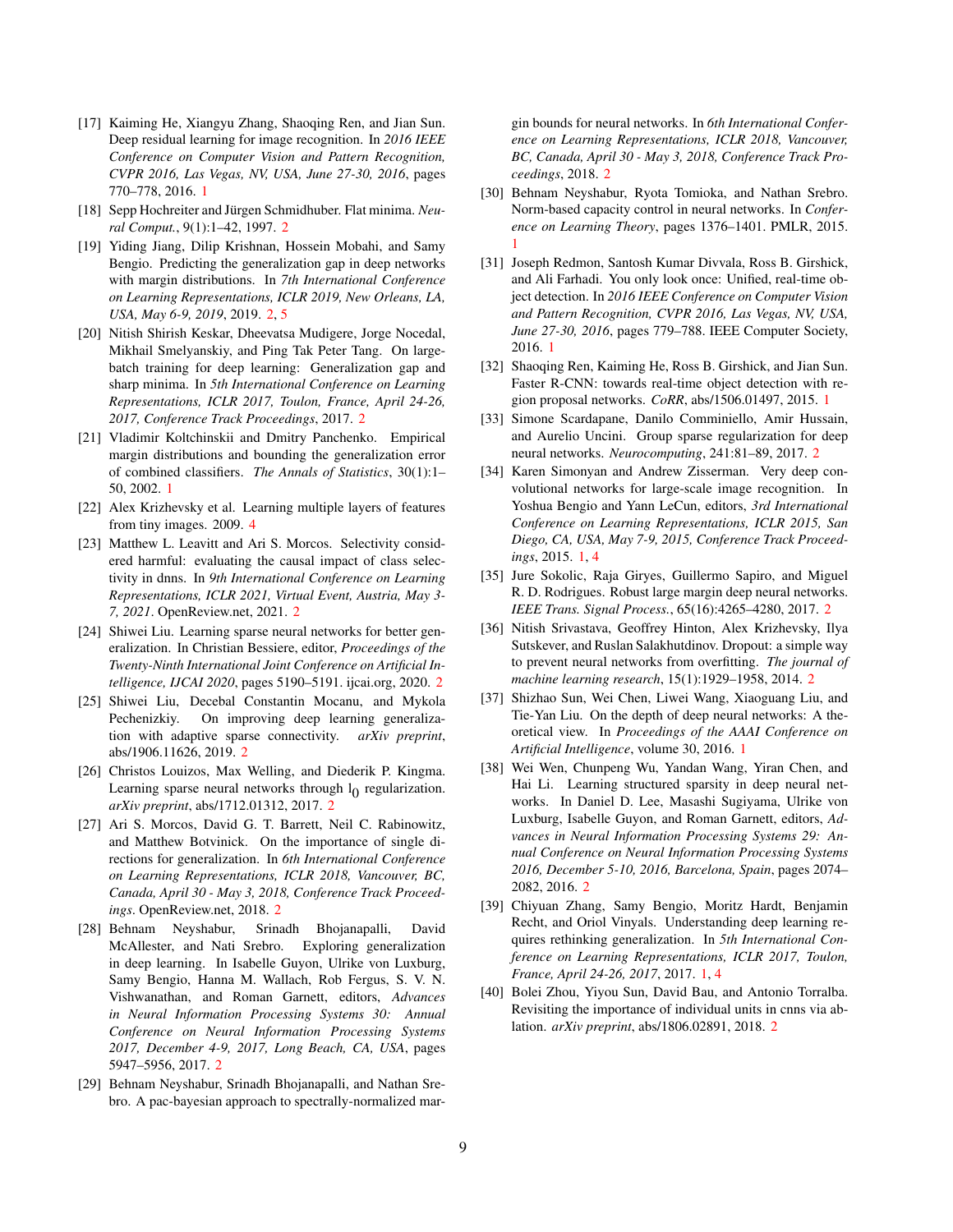# A. Appendix

### A.1. Implementation Details of Experiments

Implementation with VGG16 on CIFAR100. In this experiment, the networks we used are the standard VGG16 architecture. To get networks with a wider range of generalization, we perform the following implementations when training,

- Build network with or without batch normalization.
- Use dropout at the fully connected layers with rate from  $\{0, 0.3, 0.5\}$ .
- Use SGD optimizer with momentum from  $\{0, 0.5, 0.9\}.$
- Use L2 regularization with coefficient from  $\{0, 0.0001\}.$
- Use batch size from  $\{128, 256, 512\}.$
- Use or not use data augmentation with random cropping, horizontal flipping and rotation.
- Partially corrupt labels in the training dataset with fractions from  $\{0, 0.2, 0.4, 0.6, 0.8, 1.0\}$ .

Implementation with VGG16 on ImageNet. In this experiment, the networks we used are still the standard VGG16 architecture. And the following implementations are performed when training,

- Model A. The hyper-parameters are the same as those in the paper (Simonyan and Zisserman 2015).
- Model B. The hyper-parameters are the same as those in Model A, except for not using the data augmentation strategy.
- Model C. The hyper-parameters are the same as those in Model B, except for changing the momentum to 0.
- Model D. The hyper-parameters are the same as those in Model C, except for that only the first fully connected layer use the dropout with the rate of 0.3.
- Model E. None of the conventional training enhancement technique is applied. Basically, It is Model D without using dropout and l2 regularization.

Units in cumulative unit ablation. For our cumulative unit ablation, we choose units at the "block5 conv3" layer, which is the last convolution layer in VGG16 architecture.

#### A.2. Experiments with MobileNet on CIFAR100

For this experiment, we use the MobileNet architecture (Howard AG et al. 2017) for classifying CIFAR100. When training the networks, we still partially corrupt the dataset with the same fractions as being used in the VGG16. Similarly, to get networks with different generalization gaps, we use the same training strategies as them in VGG16 except for the dropout and batch normalization.

The results are presented in Fig[.6.](#page-10-0) As expected, we could see in Fig[.6A](#page-10-0) that when the fraction of corrupted labels becomes higher,  $n_0(\mathcal{D}_i)$  becomes gradually larger while  $n_0^r(\mathcal{D}_j)$  becomes smaller, and meanwhile, the area becomes smaller as well. This is the same with VGG16 (Fig.3A in the paper). Then, Fig[.6B](#page-10-0) shows the quantity pair  $(\zeta(\mathcal{D}), \kappa(\mathcal{D}))$  of each network with a scatter plot. The quantity pair of networks with better generalization ability mostly lie in the top right corner, and contrarily these with poor generalization ability lie in the bottom left corner. By using our estimation model, Fig[.6C](#page-10-0) shows the estimated generalization gap of all the networks. We could see that the points are scattered closely between the reference line  $x = y$ . In the meantime, the SSR of this fitting is 0.074, which demonstrates the effectiveness of our model.

### A.3. Experiments with ResNet34 on CIFAR100

For this experiment, we change the network architecture to ResNet34 (He et al. 2016) for classifying CIFAR100. When training the networks, all the strategies are the same with them used in MobileNet for obtaining the networks with diverse generalization gaps.

Fig[.7](#page-10-1) presents the results. All the figures in the Fig[.7](#page-10-1) are in the same meaning with Fig[.6.](#page-10-0) And we get the similar results with the results when using VGG16 and MobileNet. The SSR here is 0.122, which shows again the effectiveness of our model.

### A.4. Code Release

The code is available at github.

https://github.com/JustNobody0204/generalizationestimating.git